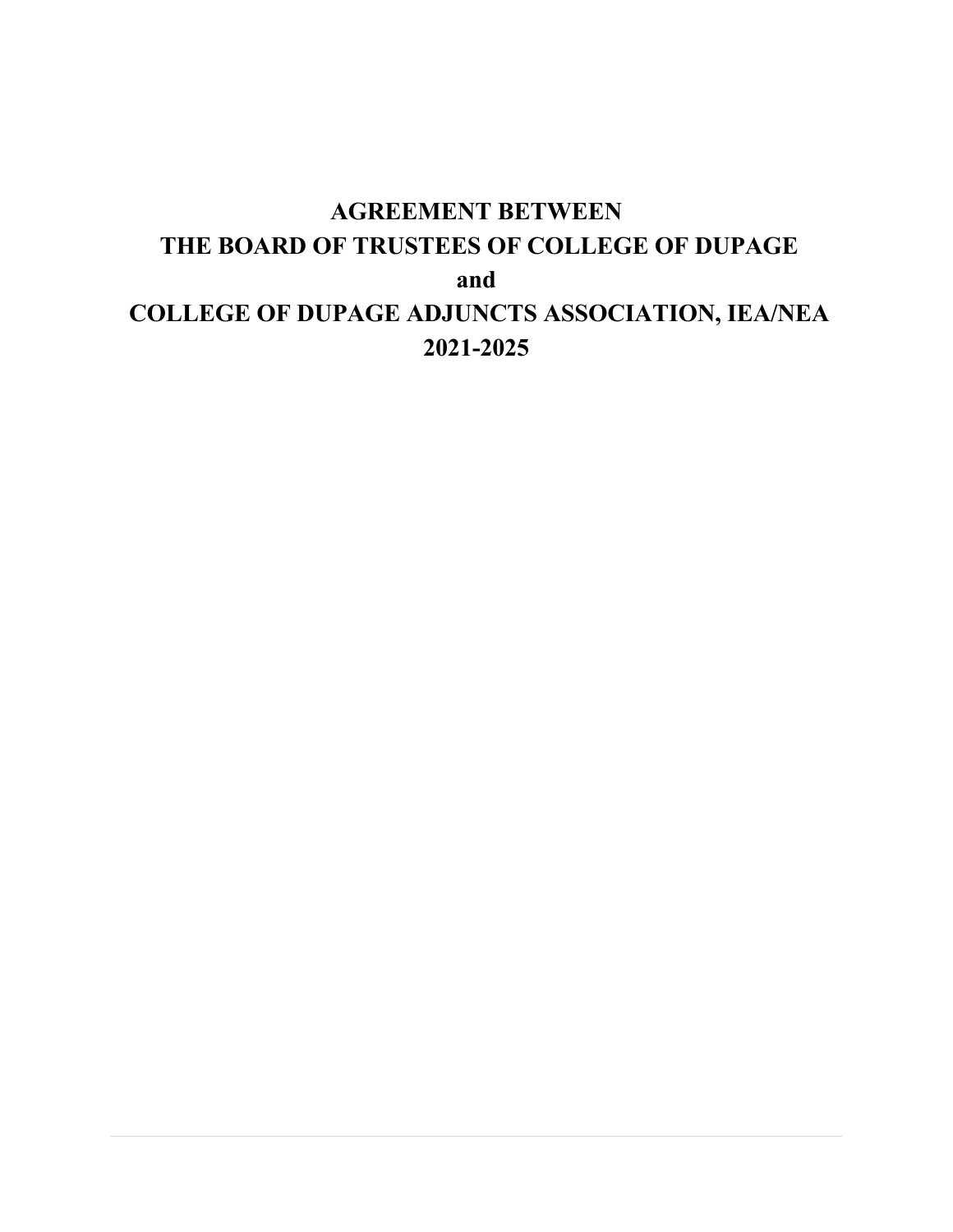# **TABLE OF CONTENTS**

| $\mathbf{I}$ . |  |
|----------------|--|
| $\Pi$ .        |  |
| III.           |  |
| IV.            |  |
| V.             |  |
| VI.            |  |
| VII.           |  |
| VIII.          |  |
| IX.            |  |
| X.             |  |
| XI.            |  |
| XII.           |  |
| XIII.          |  |
| XIV.           |  |
| XV.            |  |
| XVI.           |  |
| XVII.          |  |
| XVIII.         |  |
| XIX.           |  |
| XX.            |  |
| XXI.           |  |
| XXII.          |  |
| XXIII.         |  |
| XXIV.          |  |
| XXV.           |  |
|                |  |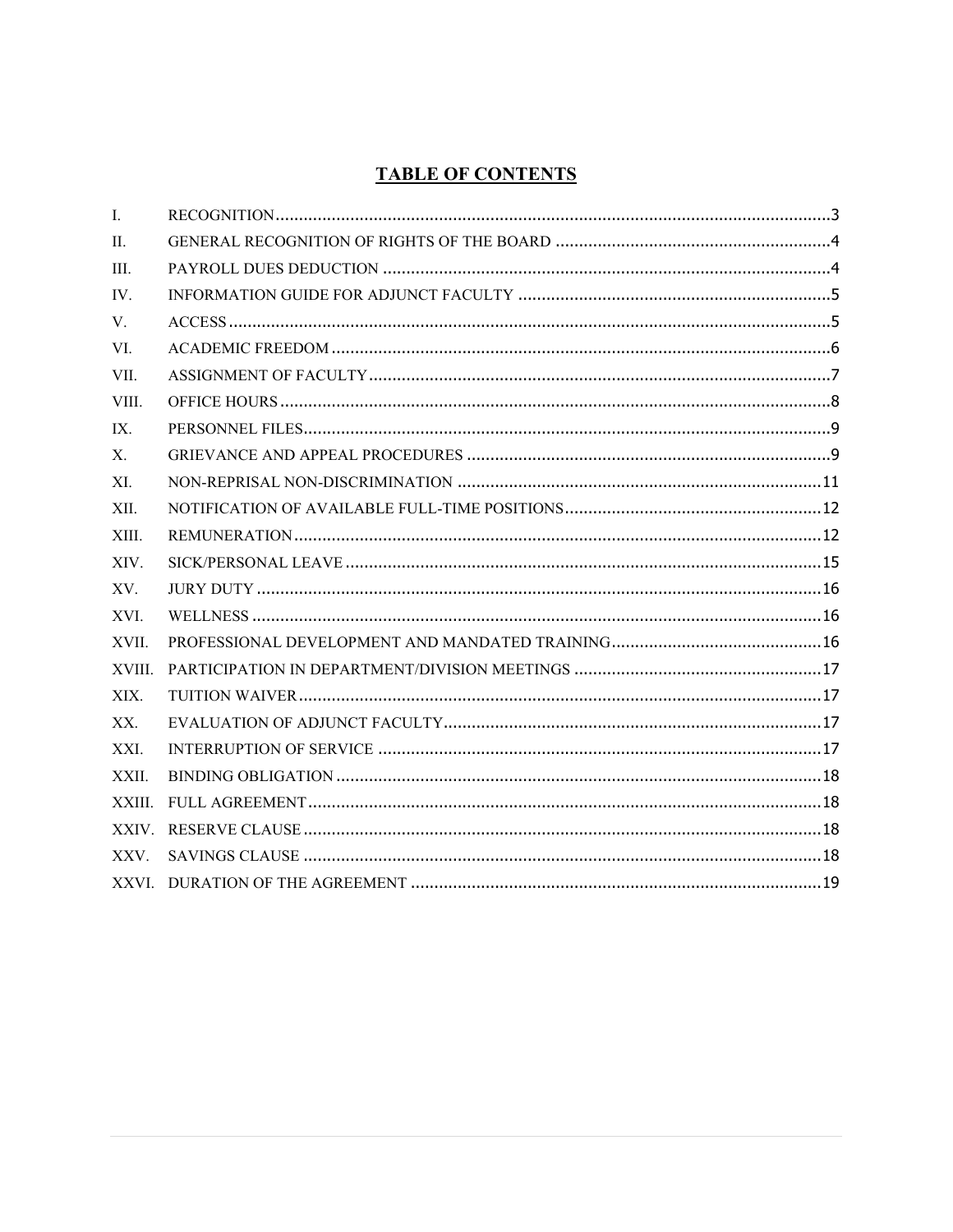#### AGREEMENT BETWEEN

#### The BOARD OF TRUSTEES of COLLEGE OF DUPAGE operating under the provisions of the Illinois Public Community College Act of the State of Illinois

#### and

#### COLLEGE OF DUPAGE ADJUNCTS ASSOCIATION, IEA/NEA

This agreement is entered into this day, by and between the Board of Trustees of College of DuPage, hereinafter called the Board, or the College, and the College of DuPage Adjuncts Association, IEA/NEA, hereinafter called the Association.

This agreement is negotiated pursuant to the Illinois Educational Labor Relations Act, PL83 1014, to establish the terms and conditions of employment for the members of the bargaining unit herein defined.

<span id="page-2-0"></span>It is hereby agreed as follows:

#### **I. RECOGNITION**

The Board of Trustees of College of DuPage and/or its designated representatives hereby recognizes the College of DuPage Adjuncts Association, IEA/NEA as the sole and exclusive negotiating representative for certain Part-time Faculty as follows:

The following groups are included in this contract:

- 1. All currently employed Adjunct Teaching Faculty who can demonstrate employment in each of the three (3) academic years prior to eligibility including at least six (6) contact hours of instruction (excluding the summer terms) in each year prior to eligibility;
- 2. All Part-time Counseling Faculty; and
- 3. All Part-time Advising Faculty.

Any Adjunct Teaching Faculty member who qualifies for initial bargaining unit inclusion shall retain their bargaining unit eligibility status unless the Adjunct Teaching Faculty member does not thereafter provide at least six (6) contact hours of instruction per academic year, excluding summer. If an Adjunct Teaching Faculty member loses bargaining unit eligibility due solely to having class(es) reassigned to a full-time faculty who is in need of a class(es) to complete a full load, the Adjunct Teaching Faculty member may retain bargaining unit eligibility for one additional academic year. This exception cannot extend beyond one year.

Any Adjunct Faculty member who is removed from the bargaining unit because they did not meet the maintenance criteria set forth above will re-qualify for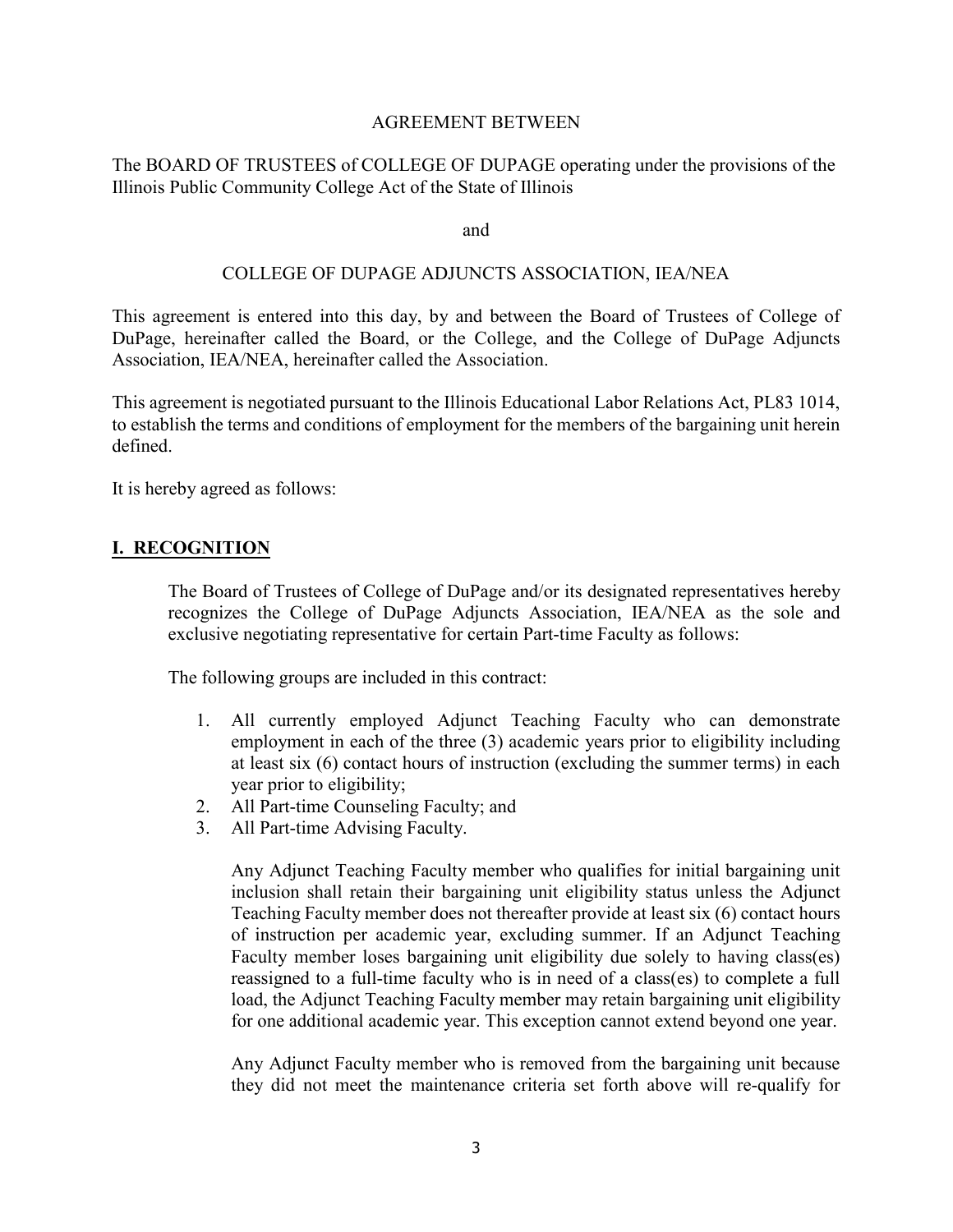eligibility in the unit after providing at least six (6) contact hours of instruction for one academic year within two years of loss of unit eligibility.

- 4. The following groups are excluded from this contract:
	- a. Full-time Faculty;
	- b. Part-time Faculty not meeting the above definition;
	- c. Short-term educational employees;
	- d. Supervisory, managerial, and confidential employees as defined by the IELRA; and
	- e. Any other Full-time employees not meeting any of the above definitions.

Each summer the College will determine membership in the bargaining unit. Adjunct Teaching Faculty will be qualified or disqualified effective the beginning of the subsequent fall term.

Adjunct Teaching Faculty, Part-time Counseling, and Part-time Advising Faculty are members of the bargaining unit as defined herein. Unless specifically noted, the term Adjunct Faculty shall refer to all CODAA Adjunct Teaching Faculty, Part-time Counseling Faculty, and Part-time Advising Faculty.

# <span id="page-3-0"></span>**II. GENERAL RECOGNITION OF RIGHTS OF THE BOARD**

Except as expressly provided otherwise by the terms of this Agreement, the Board of Trustees reserves and retains full rights, authority, and discretion in the proper discharge of its duties and responsibilities, including but not limited to, the right to control, supervise, evaluate, discipline, and manage the College and its Adjunct Faculty; to determine and administer educational policy; to operate the College and direct the Adjunct Faculty; and otherwise retain all rights, authority, and discretion which are exclusively invested in the Board of Trustees or the President under governing law, ordinances, rules, and regulations as set forth in the Constitutions and laws of the State of Illinois and of the United States and policies of the Board of Trustees. It is normally recognized that the Board exercises most of its powers, rights, authorities, duties, and responsibilities through the President and members of the administrative staff.

# <span id="page-3-1"></span>**III. PAYROLL DUES DEDUCTION**

The College shall withhold from the employee's compensation any dues payable by the employee to the College of DuPage Adjunct Association, IEA-NEA (CODAA, IEA-NEA), unless the member requests in writing to remove said withholding. Each year by September 1<sup>st</sup>, CODAA, IEA/NEA will notify the College in writing of the exact amount of membership dues to be deducted. The College will process dues deductions forms from employees who become CODAA members after September  $1<sup>st</sup>$  within 10 instructional days from the time of the withholding. CODAA, IEA/NEA will indemnify and hold harmless the College from and against any and all claims, demands, actions, complaints, suits, or other forms of liability that arise out of or by reason of actions taken by the College for the purposes of complying with this Article or in reliance on any list, notice, certification, or assignment furnished under this Article.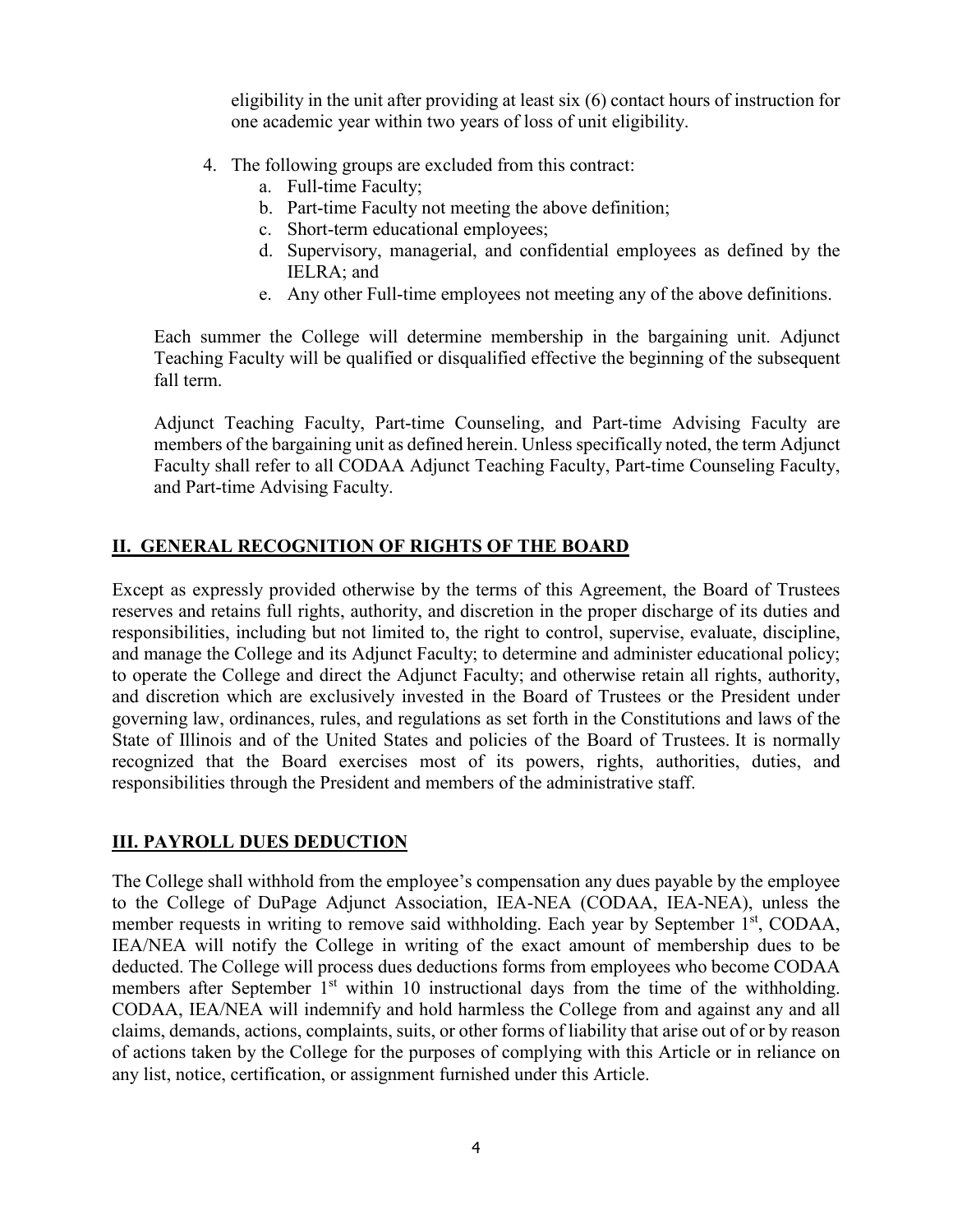# <span id="page-4-0"></span>**IV. INFORMATION GUIDE FOR ADJUNCT FACULTY**

Adjunct Faculty will adhere to all Board Policies, Procedures, and Information Guide's provisions, including amendments thereto.

The Information Guide for Adjunct Faculty serves as a handbook for procedures and information only. If there is any conflict between the written terms of this Agreement and the Information Guide, the written terms of this Agreement shall be controlling. The Board Policies, Procedures, and the Information Guide shall not be grievable.

The Union may appoint two (2) unit members to serve on the committee making recommendations for updates and changes to the Information Guide for Adjunct Faculty.

# <span id="page-4-1"></span>**V. ACCESS**

The Board assures the Association reasonable non-confidential access to the Board and College resources including names and addresses of Adjunct Faculty members, campus e-mail (under the same terms and conditions as they are available to other employee groups), one (1) bulletin board of reasonable size in the Adjunct Faculty Centers that are staffed, reproduction services, space in the Adjunct Faculty office for a filing cabinet, and meeting rooms, provided such use of meeting rooms in no manner conflicts with any College functions.

The Association shall pay for political, social, organizational, and/or like material including material in any way related to collective bargaining.

The Board shall provide the Association with a mailbox in the Adjunct Faculty Centers that are staffed, and the Association and its mailbox location shall be listed in the Campus Directory.

A. Union Office Space - The College will make a good faith effort to provide space designated for Union office purposes. If space is made available, the Union agrees to compensate the College annually at \$4.00 per square foot. If space is designated, the College retains the right to relocate or discontinue the rental at any time.

The College will provide a phone, keys, internet access, and access to the space.

The Union will take responsibility for custodial care of the above cited office. All reasonable and necessary maintenance and repair of this space is the responsibility of the College.

- B. Labor Management Meetings The President of the College and the President of CODAA shall meet at least one time, at the request of CODAA, per academic year to discuss matters of mutual concern. Each shall advise the other party at least one week in advance of items to be discussed.
- C. Union Support At the beginning of each Fall Term CODAA will receive five thousand dollars (\$5,000) per academic year to be allocated according to the wishes of CODAA to be distributed to the officers of CODAA.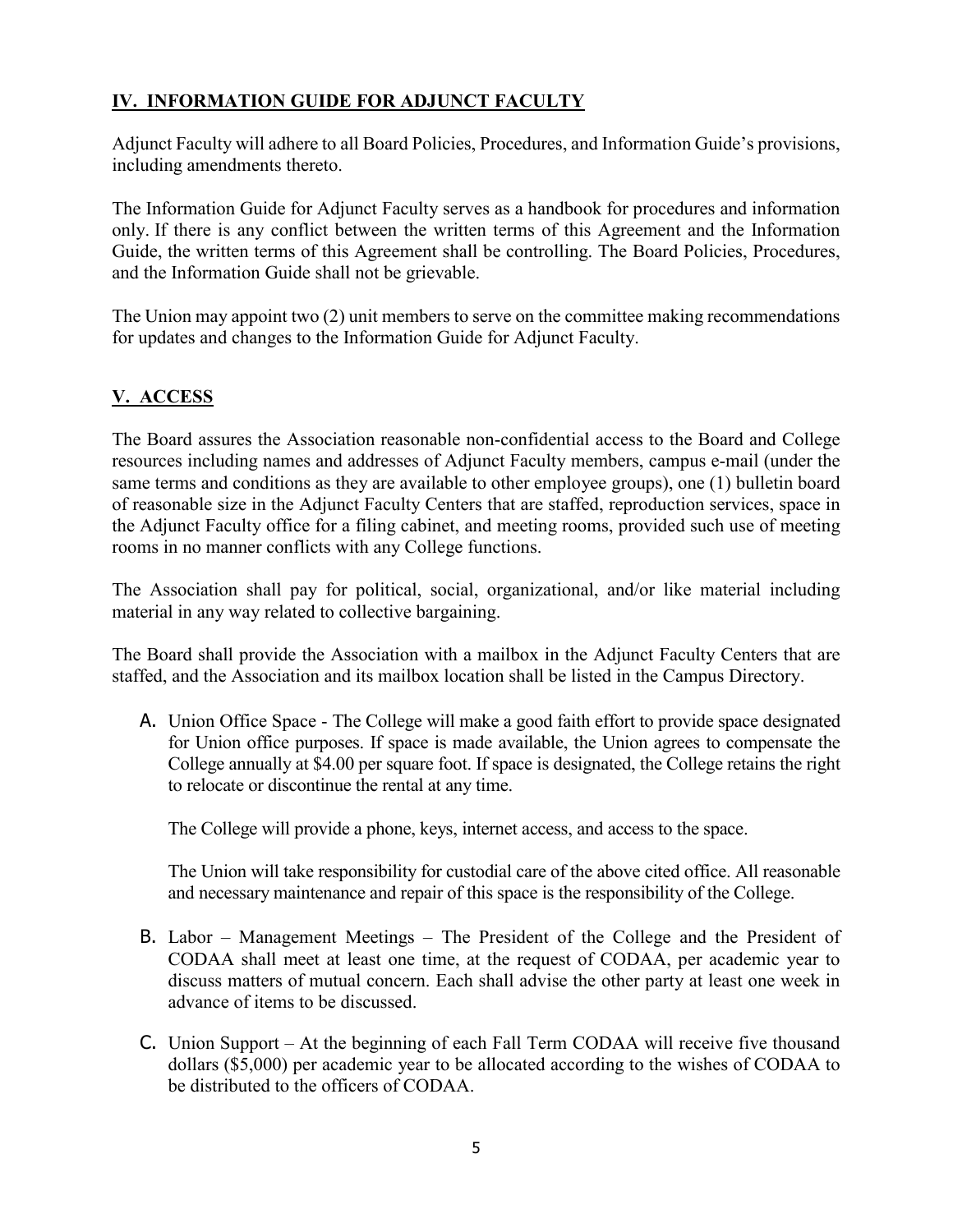# <span id="page-5-0"></span>**VI. ACADEMIC FREEDOM**

Institutions of higher education are conducted for the common good and not to further the interests of either the individual Adjunct Faculty Member or the institution as a whole. The common good depends on the free search for truth and its free exposition.

Academic freedom is essential to these purposes and is fundamental for the protection of the rights of the faculty in teaching and of the student in learning. It carries with it duties correlative with rights.

Academic freedom, within the discipline subject matter for which the Adjunct Teaching Faculty are employed, shall be guaranteed to all Adjunct Teaching Faculty members and no arbitrary limitations shall be placed upon study, investigation, presentation, and interpretation of facts and ideas concerning humans, societies, the physical and biological world, and other branches of learning as applicable.

Adjunct Teaching Faculty members shall be free to present instructional materials which are pertinent to the subject and level taught in their courses and shall be expected to present facets of controversial issues in an unbiased manner within the scope of the College approved course objectives and discipline guidelines, including but not limited to textbook selection except in those departments where a department textbook is used or there is a recommended text list. If there is a departmental textbook selection committee, CODAA may make participant recommendations. The Dean or designee will select a CODAA member in the discipline to participate on the committee. Participation on this committee is voluntary. Part-time Counseling and Part-time Advising Faculty are entitled to freedom in their offices, and in work-required workshops and presentations in discussing the subject matter related to their discipline, but they should not introduce into their discussions any subjects that have no relation to their job responsibilities. They should remember that the public may judge their profession and their institution by their utterances. Hence, they should at all times be accurate, exercise appropriate restraint, show respect for the opinions of others, and make every effort to indicate that they are not speaking for the institution.

The College Adjunct Faculty member is a citizen and a member of a learned profession. When the Adjunct Faculty member speaks, writes, or acts as a citizen, the Adjunct Faculty member should be free from institutional censorship and/or discipline. However, in the execution of the Adjunct Faculty member's College duties and responsibilities and as a responsible member of the community, the Adjunct Faculty member will be accurate, exercise appropriate restraint, show respect for the opinions of others, and indicate in the expression of the Adjunct Faculty member's opinions that the Adjunct Faculty member is not speaking for or on behalf of the institution.

The Association and the College endorse the American Counseling Association Code of Ethics and Standards of Practice and the guidelines of the National Academic Advising Association. Parttime Counseling and Part-time Advising Faculty shall follow the Professional Code of Ethics and Standards of Practice as they apply to College of DuPage and comply with local, state, and federal laws.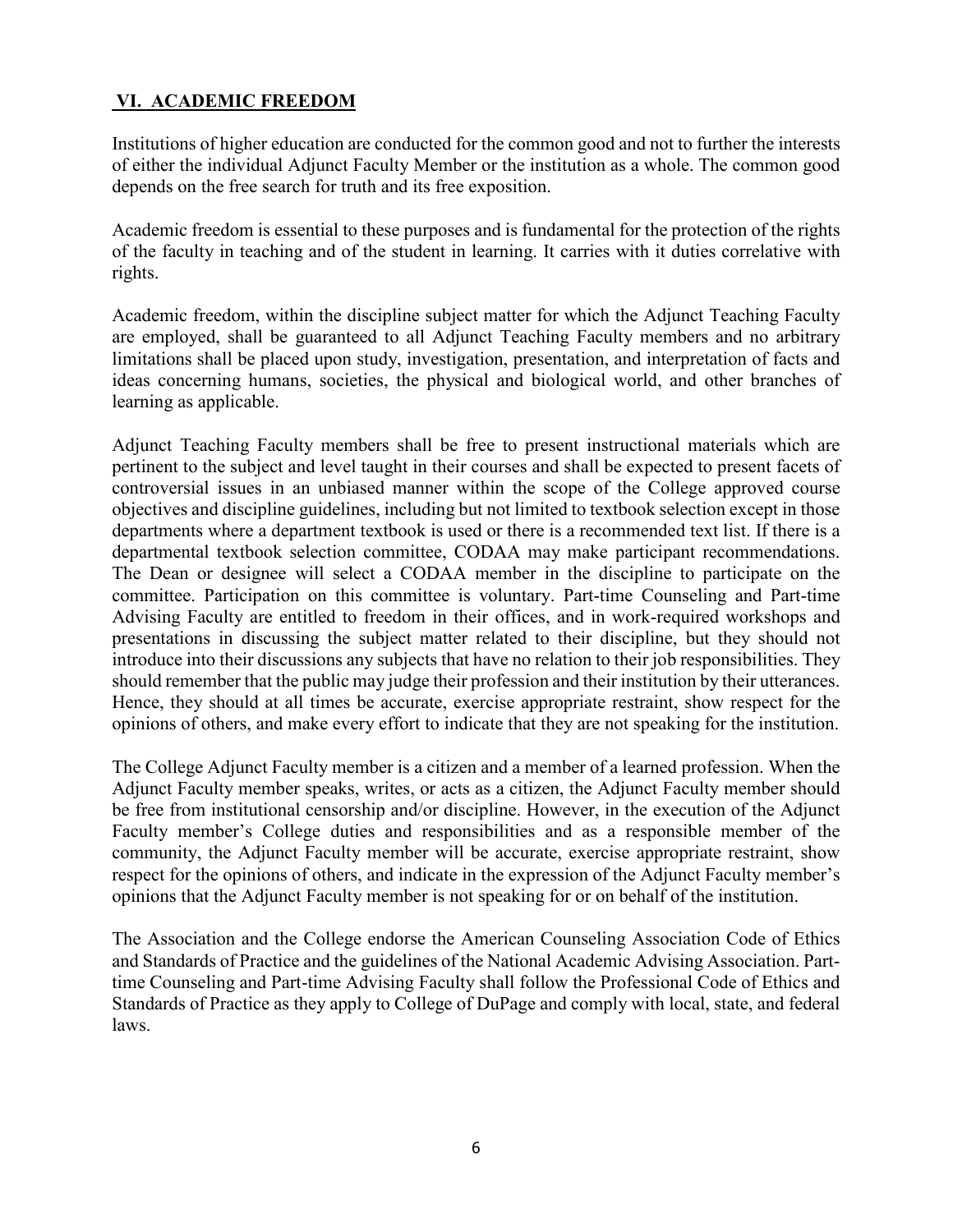# <span id="page-6-0"></span>**VII. ASSIGNMENT OF FACULTY**

Assignment or reassignment of Adjunct Faculty shall be the responsibility of the President with the assistance of other appropriate administrative staff and shall be based upon a continual assessment of the needs and interests of the students and the community served by the institution. Specific assignments shall be made by the administration.

A. The College/Board acknowledges that a reasonable effort will be made to offer Adjunct Teaching Faculty an initial assignment to the unit members who are fully qualified and who have had a continuing history of successful performance at College of DuPage at a minimum sufficient to maintain membership in the bargaining unit. It is understood, however, that the making of such an assignment each term shall be within the sole discretion of the Dean or designee.

The College will offer Adjunct Teaching Faculty who are fully qualified, available, have had a continuing history of successful performance in teaching the available classes at College of DuPage, and are unit members at the time availability form/notice is due, an initial assignment prior to assigning such class(es) to a non-unit adjunct faculty member as follows:

- a minimum of four (4) contact hours per semester (Fall and Spring only) if they teach classes of less than three (3) contact hours; or
- a minimum of six  $(6)$  contact hours per semester (Fall and Spring only) if they teach classes of three (3) contact hours; or
- a minimum of one  $(1)$  class per semester if they teach classes of greater than three  $(3)$ contact hours.

The College will determine faculty member availability based solely on the information initially submitted via the College-provided availability process prior to the submission deadline.

- B. The College recognizes that "teaching" comprises construction of a class syllabus consistent with the discipline generic course syllabus/outline which stipulates, among other things, course objectives, content, and grading criteria. Preparation of class presentations, instructional materials, desired student outcomes, delivery of instruction, grading, consultation with and evaluation of students, as well as the maintenance of clear records on student performance is also considered part of the teaching duties. Adjunct Teaching Faculty may also be responsible for other related duties as assigned by the administration including, but not limited to, non-teaching assignments, completion of forms, and other duties related to the assignment.
- C. The College recognizes that classes assigned but then withdrawn from an Adjunct Teaching Faculty member may be classes for which the Adjunct Teaching Faculty member has prepared. Therefore, if an Adjunct Teaching Faculty member's assigned class is cancelled or is reassigned to a Full-time Faculty member who is in need of a class to complete a full load, the College will make a reasonable effort to offer the Adjunct Faculty member an unassigned class (if any are available) that is scheduled during a time the Adjunct Faculty member indicated they were available (based on their original availability sheet) and for which they are fully qualified to teach if their remaining load is less than as described above. If within three (3) calendar days or fewer before the first day of the class an Adjunct Teaching Faculty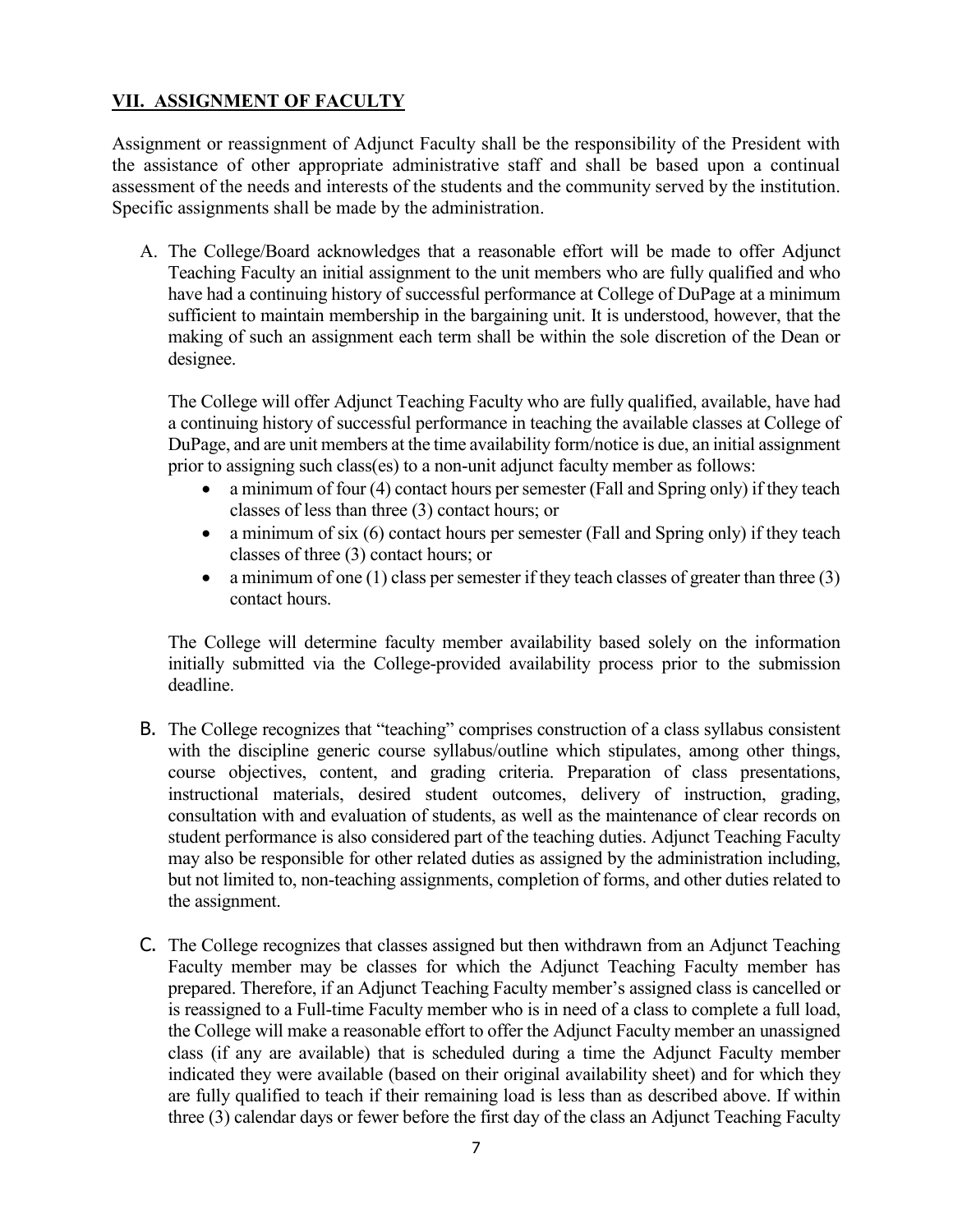member's class is cancelled or reassigned, and if a replacement class is not offered, the College will pay a two hundred fifty dollar (\$250) stipend for the withdrawn class.

- D. Part-time Counseling Faculty and Part-time Advising Faculty
	- 1. Each Part-time Counseling and Part-time Advising Faculty member shall submit a written request to the Dean/Coordinator on a form document provided by the College, by the date established by the College, to identify the days and times the Part-time Counseling or Part-time Advising Faculty member is available to work for the subsequent semester. Reasonable effort will be made to honor such requests subject to the College's staffing needs. Part-time Counseling and Part-time Advising Faculty may not work more than 29 hours per week on a regular or consistent basis and will be in compliance with Board Polices regarding maximum workloads. In addition, scheduled hours may be allocated for serving on College committees, department meetings, and the ability to assist in the overall needs of the College.
	- 2. Part-time Counseling and Part-time Advising Faculty shall be notified of their assignments for the next regular semester, no less than two (2) weeks prior to the end of the current assignment, unless mitigating circumstances occur**.** During the course of the semester, changes will be made by mutual agreement between the Dean or designee and the individual Part-time Counseling and Part-time Advising Faculty member. However, if it becomes necessary to meet mitigating staffing needs during the course of the semester, Part-time Counseling and Part-time Advising Faculty may be called upon to work additional hours.
	- 3. If there are less hours available than hours requested, or there is a conflict in scheduling, hours will be assigned to the most senior bargaining unit member who has the qualifications to do the work. Seniority shall be defined as hire date within the department.
	- 4. Each Part-time Counseling and Part-time Advising Faculty member shall submit weekly hours worked on a form provided by the College, for approval into the College's payroll system.
	- 5**.** Part-time Advising Faculty's primary function is to provide individual and group advising to students, assist with the selection of a program of study and the development of an educational plan, provide transfer advising, serve as student advocates, and perform other related duties as assigned. Part-time Counseling Faculty are responsible for the same functions as Part-time Advising as previously stated and additionally provide individual and group counseling, career, personal and crisis intervention counseling services, and other related duties as assigned.

# <span id="page-7-0"></span>**VIII. OFFICE HOURS**

An Adjunct Teaching Faculty member may choose to post and maintain up to five (5) office hours per week at reasonable times and places. The office hours must be reported on the class syllabus, which must be given to the appropriate administrator by the first day of each semester.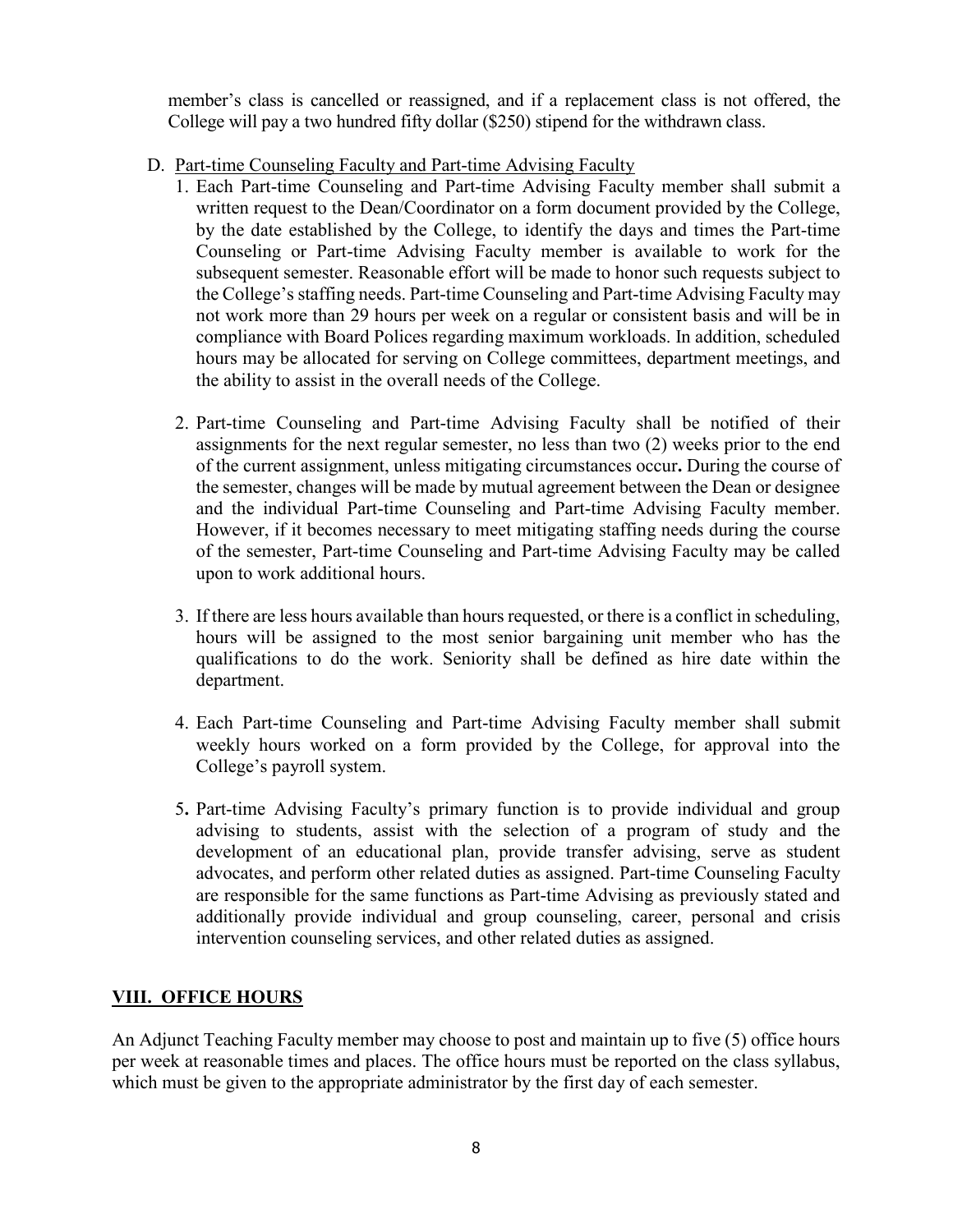The Administration will seek input from CODAA regarding modifications to existing adjunct faculty office space.

# <span id="page-8-0"></span>**IX. PERSONNEL FILES**

Employee files are maintained in Human Resources and normally contain the employee's application, resume, transcripts, and official disciplinary notices.

An employee has the right to examine their employee file by appointment. No materials may be inserted or removed from the file at the time of review.

# <span id="page-8-1"></span>**X. GRIEVANCE AND APPEAL PROCEDURES**

The Board and the Association recognize the importance of orderly and peaceful labor relations for the mutual interest and benefit of the Board, Adjunct, and the Association. The Board and the Association further recognize the mutual benefits of just and expeditious resolution of disputes which may arise as to proper interpretation and implementation of this Agreement and accordingly have included herein grievance and appeal procedures for the effective process and resolution of such disputes.

In the grievance and appeal procedures an instruction day is defined as a day when the Business Office is open.

A grievance is defined as an alleged misinterpretation or misapplication of a specific article or section of this Agreement.

A grievance may be filed by any included Adjunct Faculty member.

The Adjunct Faculty member, at each step of the proceeding, may be represented by a union representative. The Administrator at any step of the proceeding may elect to invite an advisor/observer to be present.

Court reporters shall not be allowed to attend grievance meetings held pursuant to this section of the collective bargaining agreement and record such meetings except by mutual consent.

A representative of the Association may elect to be present at each step of the process. The Association may choose to join in support of the grievant at any point in the grievance process. The Association may introduce evidence from previous grievance files in support of the current grievance of an adjunct faculty member(s).

Use of this Grievance Procedure will deny subsequent access to other procedures provided for in Board policy.

The Adjunct Faculty member and Association agree that, if an action is commenced in any other legal forum, the grievance process will be stopped, and resolution of the issue will be subject to the jurisdiction of such other legal forum.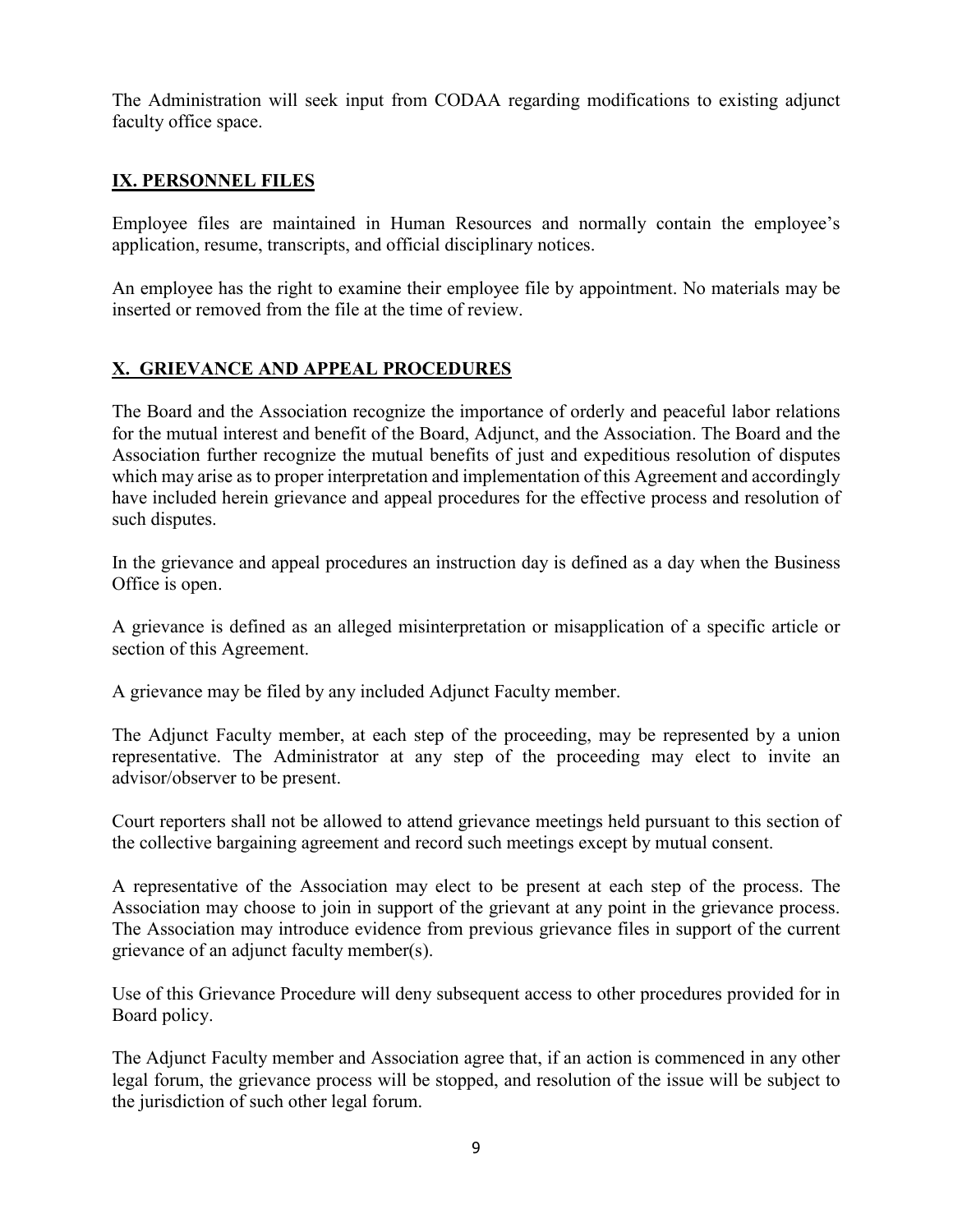Any and all adjustments resulting from use of this procedure must be consistent with the terms of this Agreement.

The grievance will be submitted in writing, signed by the alleged grieving Adjunct Faculty member, and will list the specific articles violated, describe the alleged incident, and specify the remedy requested.

In the event the grievance does not involve Instructional Deans, grievances for Part-time Counseling or Part-time Advising Faculty shall be initiated at Step 1 and grievances for Adjunct Teaching Faculty will be initiated at Step 2.

Step 1 Within twelve (12) instruction days of the time a grievance arises, or within twelve (12) instructional days of the time the cause of the grievance could reasonably have been known by the grievant (in no case more than forty (40) instruction days for the individual grievant after the cause of the grievance), the Adjunct Faculty member or Association at the request of the Adjunct Faculty member, will present a written, signed statement of grievance to the appropriate Dean/Director with notification to the Association. Within ten (10) instruction days after notification of the grievance a meeting will take place between the Adjunct Faculty member and the Dean/Director and/or appropriate designees and a representative of the Association if requested by the Adjunct Faculty member. The Dean/Director shall give the Adjunct Faculty member and the Association a written answer within ten (10) instruction days after the meeting.

Step 2 If the grievance is not resolved in Step 1 by the receipt of the Dean's/Director's answer the Adjunct Faculty member may continue the grievance within eight (8) instruction days to the Vice-President for Academic Affairs or the Vice-President of Student Affairs, as appropriate. If the grievance does not involve their Deans, the Adjunct Faculty member may grieve within twelve (12) instruction days of the time a grievance arises to the appropriate Vice-President (Academic or Student Affairs) with a signed, written statement of grievance. A copy shall be given to the Dean/Director, if the Dean/Director was involved in Step 1 of the grievance and to the Association. The Vice-President or designated representative shall meet with the Adjunct Faculty member and a representative of the Association within ten (10) instruction days of receipt of the grievance. The Vice-President or designated representative shall give the Adjunct Faculty member and the Association a written answer within ten (10) instruction days after the meeting.

Step 3 If the grievance is not resolved in Step 2 by the receipt of the Vice-President's answer, the Adjunct Faculty member may continue the grievance within eight (8) instruction days to the President of the College. A copy of the grievance shall be given to the Vice-President and the Association. The President or designated representative shall meet with the Adjunct Faculty member and a representative of the Association within ten (10) instruction days after receipt of the grievance. The President or designee shall give a written answer to the Adjunct Faculty member and Association within ten (10) instruction days after the meeting.

Step 4 If the grievant is not satisfied with the disposition of the grievance by the President or designee or if no disposition has been made within the period provided, the grievance may be submitted to final and binding arbitration (only upon written approval of the Association) before an impartial arbitrator.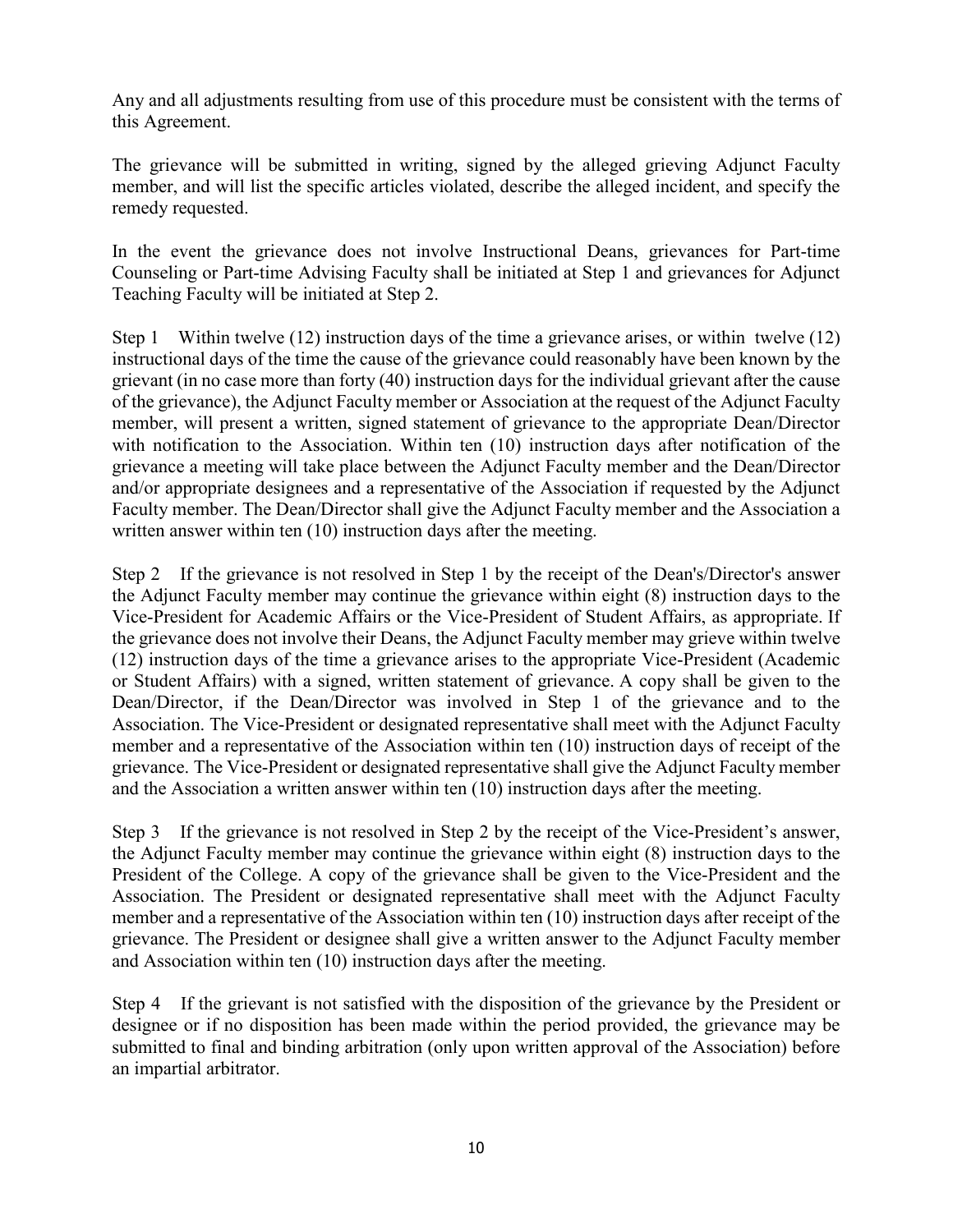4.1 The Association shall notify the President of its intention to pursue arbitration in writing within ten (10) instruction days of receipt of the President's response or within ten (10) instruction days of the expiration of the time periods specified in Step 3. A grievance may not be submitted to arbitration without written notification by the President of the Association or designee.

4.2 The parties may mutually agree upon an arbitrator. If the parties cannot agree on an arbitrator within ten (10) instruction days after the notification of intent to seek arbitration, the parties shall request a list of arbitrators from the Federal Mediation and Conciliation Services (FMCS). The Association and Board, independent of one another, will strike unacceptable names from the list. Names remaining are ranked in order of preference with "1" used for most favored name. The FMCS, after receiving both lists, will assign the arbitrator with the lowest composite ranking. If no name was preferenced by both parties, the same procedure will be repeated until agreement is achieved.

The parties shall request that the arbitrator hold a hearing within twenty (20) days of the notice of selection.

The arbitrator, in rendering their decision, shall not amend, modify, nullify, ignore, or add to or subtract from any of the provisions of this Agreement. The arbitrator shall consider and decide only the issue as to whether there has been a violation, misinterpretation, or misapplication of the express provisions of this agreement. The arbitrator shall be empowered to determine the issue raised by the grievance as submitted by the grievant(s) or the Union in writing at Step 2. The arbitrator's decision must be based solely upon their interpretation of the meaning or application of the express relevant language of this agreement. The arbitrator shall be without power to make any decision or award which is contrary to, or inconsistent with, in any way, applicable laws, or rules and regulations of administrative bodies that have the force and effect of law. The arbitrator shall not in any way limit or interfere with the powers, duties, and responsibilities of the College under law or applicable court decisions. The arbitrator is empowered to include in their award such remedies as shall be within their lawful authority. An arbitrator shall have the authority to order the restoration of employment of a dismissed employee pursuant to this section only if accompanied by a finding of violation of the employee's substantive rights. The arbitrator in such cases shall reduce any back pay award by any amount earned by the employee during the period they were not working, and by any Unemployment Compensation payments received during such period. Any and all adjustments resulting from the use of this procedure must be consistent with the terms of the agreement.

The fees and expenses of the arbitrator and the FMCS shall be shared equally by the College and the Union. The parties likewise shall share the expenses of any transcript(s) which they may jointly request, but all other expenses which may be incurred by either party shall be borne by that party.

# <span id="page-10-0"></span>**XI. NON-REPRISAL NON-DISCRIMINATION**

The provisions of this Agreement shall be applied in a manner which is in compliance with both the Illinois Human Rights Act (775IL CS 5) and Board Policy which include, but are not limited to, freedom from discrimination based on race, color, religion, sex, national origin, ancestry, marital status, physical or mental handicap, age, military status, sexual orientation, or unfavorable discharge from military service in connection with employment.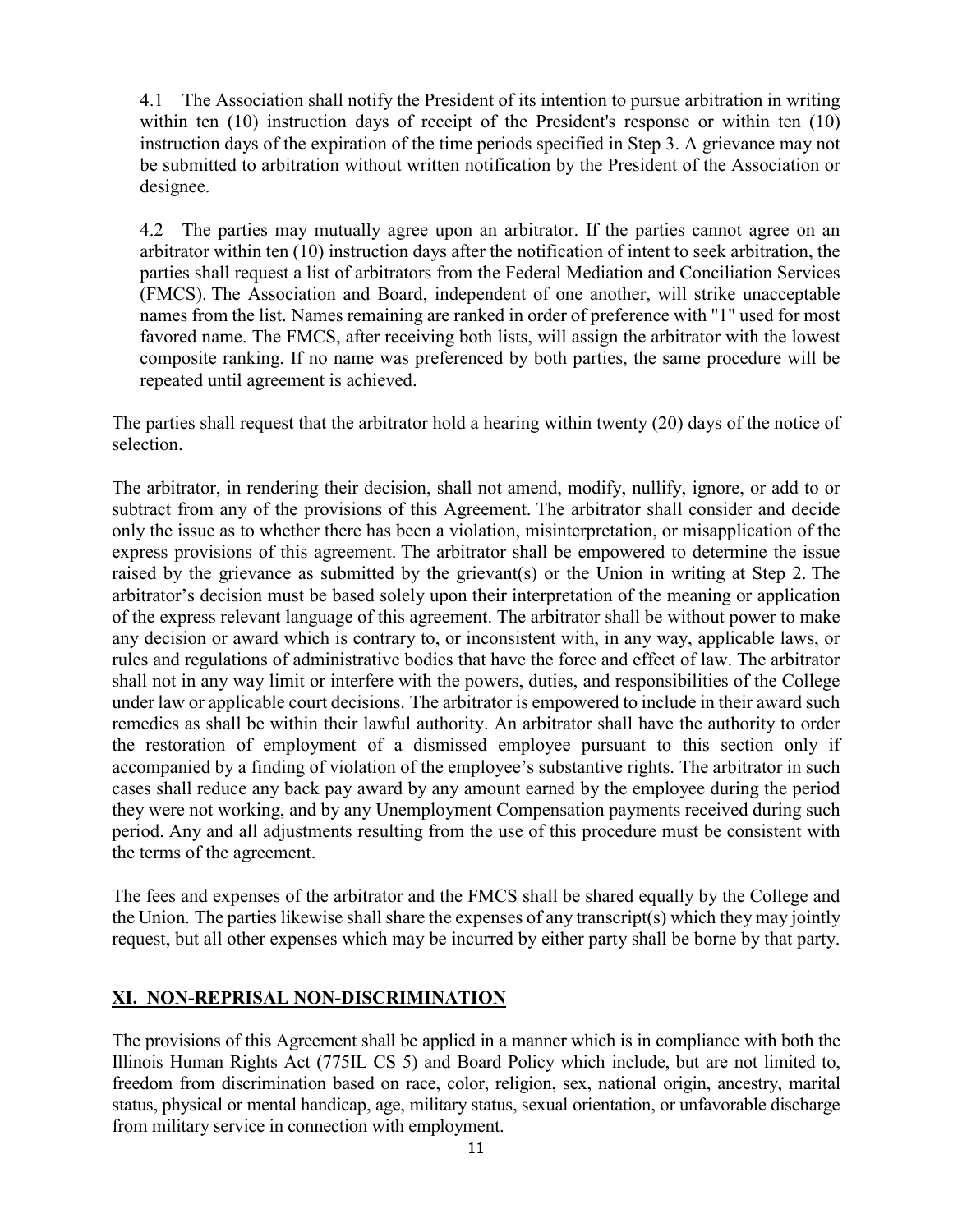The Board shall not discipline, discriminate, or take any reprisals or threaten such action against any Adjunct Faculty Member as a consequence of the filing of any grievance or the exercise of any of the rights granted by any section of this Agreement.

# <span id="page-11-0"></span>**XII. NOTIFICATION OF AVAILABLE FULL-TIME POSITIONS**

When a new full-time position is authorized or an existing Full-time Faculty position is to be filled, a notification of such position will be sent out electronically and posted on the College website.

This provision will not be subject to the grievance procedure of this agreement.

# <span id="page-11-1"></span>**XIII. REMUNERATION**

## A. Teaching Faculty

Remuneration for Adjunct Teaching Faculty credit teaching assignments in all delivery modes shall be at the following rates. For the purpose of administering this section, there are currently three terms per year: Fall, Spring, and Summer.

#### Fall 2021

Increases for the Fall 2021 rates will be based on the December 2020 Consumer Price Index for Urban Consumers percentage (CPI-U as reported by the Bureau of Labor Statistics) plus one-half percent (0.5%); with the total increases not to be less than minimum one percent (1%) or more than three percent (3%). Retro-pay for bargaining unit members assigned a class in Fall of 2021 to beginning of Fall semester.

# **Fall 2021**

| Teaching    |            |        |        |        | Grandfathered |
|-------------|------------|--------|--------|--------|---------------|
| Experience  |            |        |        |        |               |
| (semesters) | 18 or less | 19-31  | 32-44  | $45+$  | 18 or less    |
| Rate        | \$1161     | \$1206 | \$1236 | \$1263 | \$1173        |

# Fall 2022

Increases for the Fall 2022 rates will be based on the December 2021 Consumer Price Index for Urban Consumers percentage (CPI-U as reported by the Bureau of Labor Statistics) plus one-half percent (0.5%); with the total increases not to be less than minimum one percent (1%) or more than three percent (3%).

# Fall 2023

Increases for the Fall 2023 rates will be based on the December 2022 Consumer Price Index for Urban Consumers percentage (CPI-U as reported by the Bureau of Labor Statistics) plus one-half percent (0.5%); with the total increases not to be less than minimum one percent (1%) or more than three percent (3%).

# Fall 2024

Increases for the Fall 2024 rates will be based on the December 2023 Consumer Price Index for Urban Consumers percentage (CPI-U as reported by the Bureau of Labor Statistics)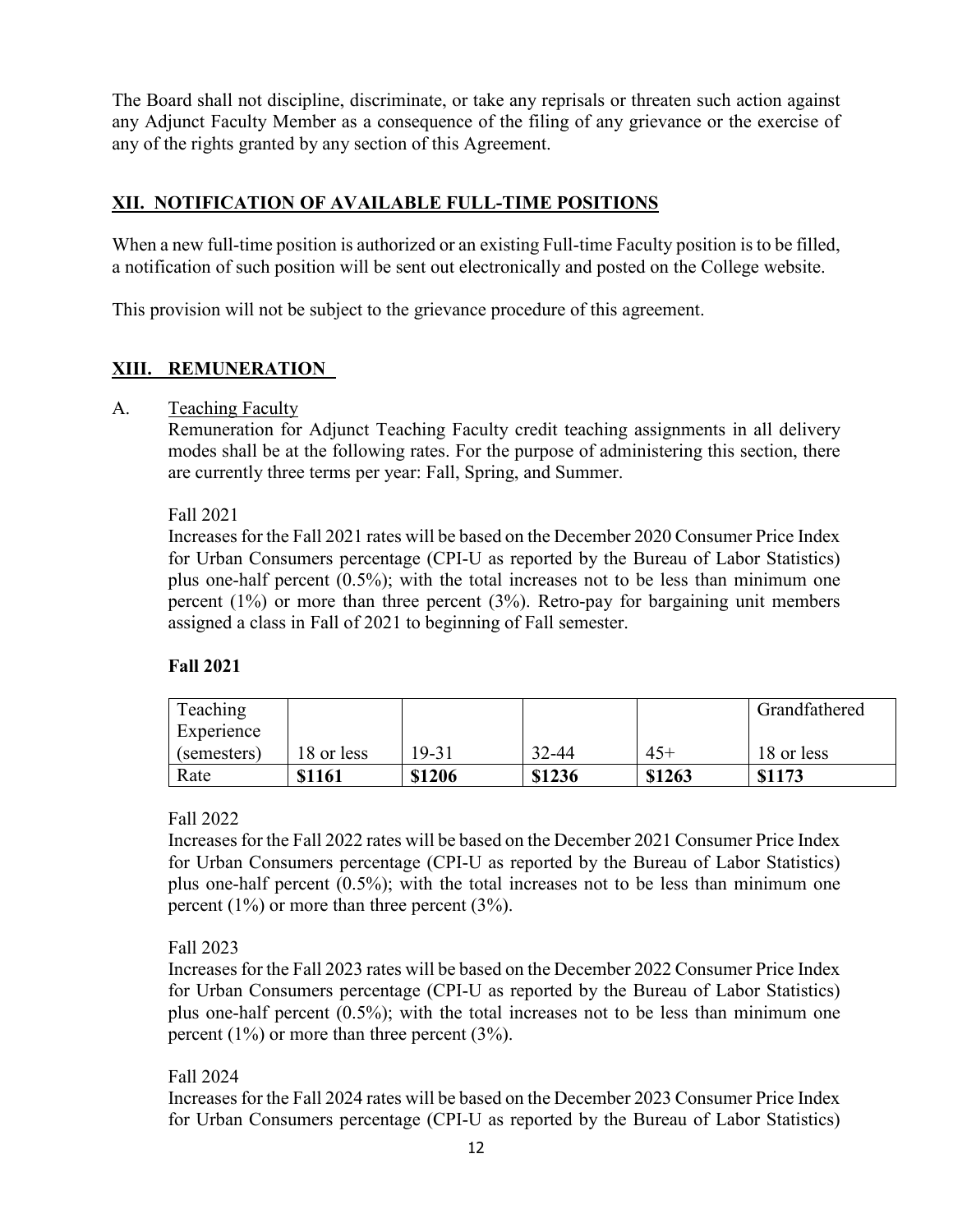plus one-half percent (0.5%); with the total increases not to be less than minimum one percent (1%) or more than three percent (3%).

## B. Part-time Counseling Faculty

#### Fall 2021

Increases for the Fall 2021 rates will be based on the December 2020 Consumer Price Index for Urban Consumers percentage (CPI-U as reported by the Bureau of Labor Statistics) plus one-half percent (0.5%); with the total increases not to be less than minimum one percent  $(1\%)$  or more than three percent  $(3\%)$ . Retro-pay for hours worked in counseling to beginning of Fall Semester.

#### **Fall 2021 Rate: \$49.04**

Fall 2022

Increases for the Fall 2022 rates will be based on the December 2021 Consumer Price Index for Urban Consumers percentage (CPI-U as reported by the Bureau of Labor Statistics) plus one-half percent (0.5%); with the total increases not to be less than minimum one percent  $(1\%)$  or more than three percent  $(3\%)$ .

#### Fall 2023

Increases for the Fall 2023 rates will be based on the December 2022 Consumer Price Index for Urban Consumers percentage (CPI-U as reported by the Bureau of Labor Statistics) plus one-half percent (0.5%); with the total increases not to be less than minimum one percent (1%) or more than three percent (3%).

#### Fall 2024

Increases for the Fall 2024 rates will be based on the December 2023 Consumer Price Index for Urban Consumers percentage (CPI-U as reported by the Bureau of Labor Statistics) plus one-half percent (0.5%); with the total increases not to be less than minimum one percent (1%) or more than three percent (3%).

# C. Part-time Advising Faculty

Fall 2021

Increases for the Fall 2021 rates will be based on the December 2020 Consumer Price Index for Urban Consumers percentage (CPI-U as reported by the Bureau of Labor Statistics) plus one-half percent (0.5%); Minimum total increase one percent (1%), maximum three percent (3%). Retro-pay for hours worked in advising to beginning of Fall semester.

#### **Fall 2021 rate: \$33.84**

Fall 2022

Increases for the Fall 2022 rates will be based on the December 2021 Consumer Price Index for Urban Consumers percentage (CPI-U as reported by the Bureau of Labor Statistics) plus one-half percent (0.5%); Minimum total increase one percent (1%) or more than three percent (3%).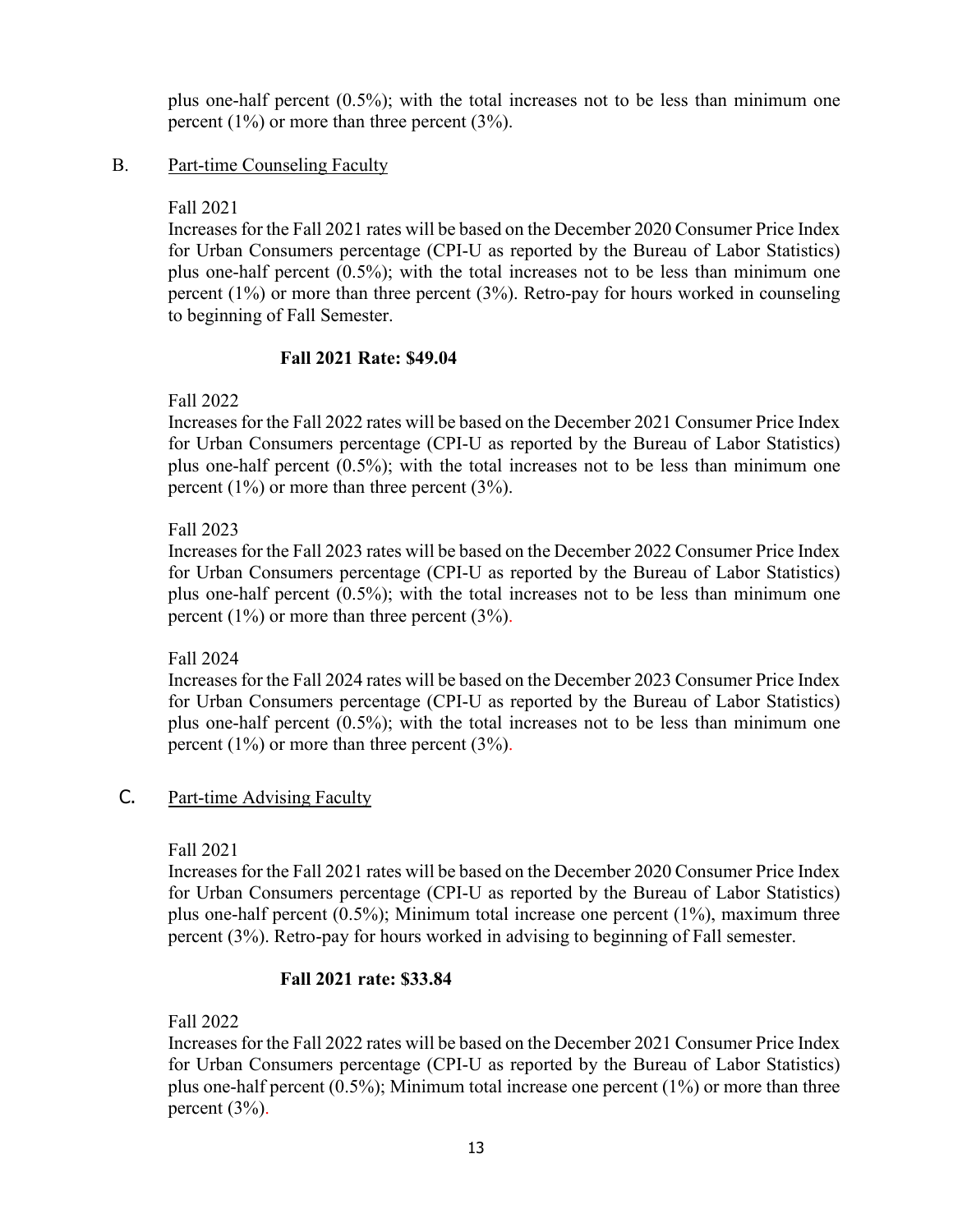# Fall 2023

Increases for the Fall 2023 rates will be based on the December 2022 Consumer Price Index for Urban Consumers percentage (CPI-U as reported by the Bureau of Labor Statistics) plus one-half percent (0.5%); Minimum total increase one percent (1%) or more than three percent (3%).

## Fall 2024

Increases for the Fall 2024 rates will be based on the December 2023 Consumer Price Index for Urban Consumers percentage (CPI-U as reported by the Bureau of Labor Statistics) plus one-half percent (0.5%); Minimum total increase one percent (1%) or more than three percent  $(3\%)$ .

- D. Part-time Counseling and Part-time Advising Faculty shall be compensated at the CODAA rate for all teaching hours provided they meet the eligibility requirements as defined in Section I. of this Collective Bargaining Agreement. Otherwise, they will be compensated at the Non-CODAA teaching rates.
- E. Non-credit or non-classroom oriented assignments will be based on contact hour rates as determined by Human Resources and paid to the majority of Part-time Teaching Faculty.
- F. No non-represented Part-time Teaching Faculty member will be paid a credit hour rate that exceeds the lowest credit hour rate for bargaining unit members unless Human Resources, at its sole discretion and after having conducted an internal search, determines that the course requires a specialized highly skilled teacher. Postings on the internal search shall include required skills.
- G. Extra Duty In instances where the Administration specifically requests or requires a unit member's attendance at a particular meeting, training, or event, the unit member shall be compensated at a thirty dollars (\$30) per hour rate, with one (1) hour minimum and in half  $(\frac{1}{2})$  hour increments for additional time over fifteen (15) minutes, for the time the particular meeting, training, or event actually lasts. Individual unit members must be specifically assigned and approved for compensation to qualify for additional monies as per this paragraph. No adjunct faculty member can be compensated more than seven hundred twenty dollars (\$720) for extra duty assignments in any fiscal year. However, each year, on an exception basis, the President may approve up to five (5) adjunct faculty members to be compensated up to eleven hundred fifty dollars (\$1150) for College work for which a specific adjunct faculty member's participation is deemed necessary. No single adjunct faculty member can receive more than one exception per year.

The College will budget fifteen thousand dollars (\$15,000) which will be available to those adjuncts participating on committees affiliated with Shared Governance or other College committees as required by the Administration, subject to the established procedures.

For Shared Governance: Any exceptions to the individual limits in this article must be preapproved by the President.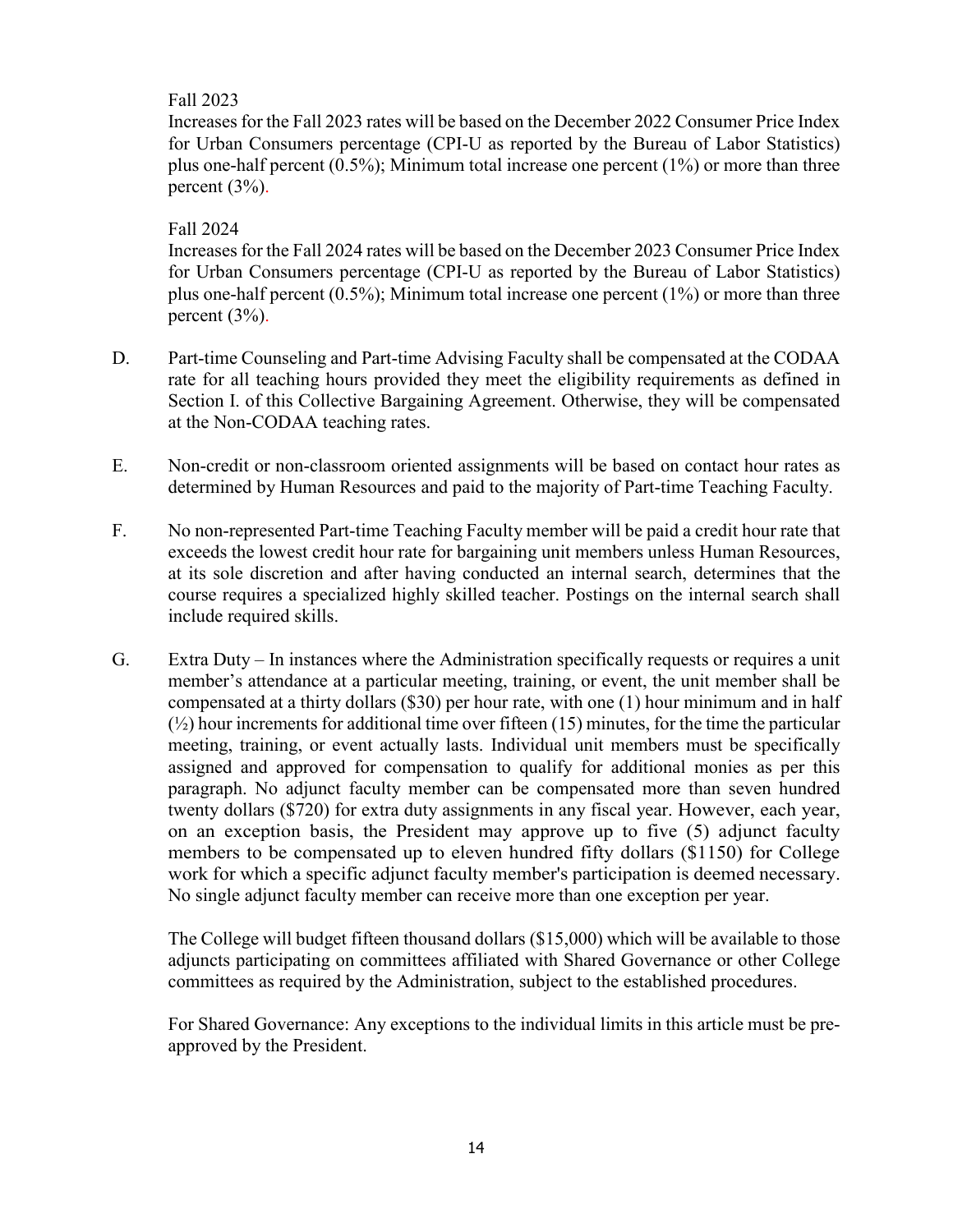#### H. Uncompensated Absences

Uncompensated absences equal to, or less than, one-half the semester will be deducted at the following rates per classroom contact hour:

| <b>Effective Date</b> | <b>Rate per Contact Hour</b>                |
|-----------------------|---------------------------------------------|
| Fall 2021             | \$75                                        |
| Fall 2022             | TBD based on the Remuneration Determination |
| Fall 2023             | TBD based on the Remuneration Determination |
| Fall 2024             | TBD based on the Remuneration Determination |

Unpaid absences which exceed one-half the semester will be prorated on total actual class contact hours for an individual.

I. In instances where the Dean specifically requests an Adjunct Teaching Faculty member to create or make significant revisions (as determined by the Dean) to an online course shell because a Full-time Faculty member is not available to do so, the College will provide the Adjunct Teaching Faculty member a stipend of fifteen hundred dollars (\$1500) upon approval of the course shell. It is understood that the newly created or revised shell will be made available for use by other faculty.

## <span id="page-14-0"></span>**XIV. SICK/PERSONAL LEAVE**

A. Adjunct Teaching Faculty Sick/Personal Leave

Adjunct Teaching Faculty will receive three (3) contact hours at full pay per academic term for sick/personal leave for each course taught.

In addition, Adjunct Teaching Faculty will receive two (2) contact hours at full pay for sick/personal leave for each course taught in the summer.

B. Part-Time Counseling and Part-time Advising Faculty

Part-Time Counseling and Advising Faculty will receive sick/personal time based on a formula of 0.040 times their number of hours worked. Sick/personal time is automatically added to each faculty member's balance every pay period based on hours worked beginning with the pay period commencing following July  $1<sup>st</sup>$  each year. Sick/personal time hours must be submitted with the payroll hours and may be used for any regularly scheduled work hours prior to June  $30<sup>th</sup>$  of the following calendar year. With prior approval of the Dean or designee, faculty members may take their anticipated sick/personal time. If a faculty member takes sick/personal hours in excess of actual hours received based on hours worked, the pay difference will be deducted from the first payroll following July  $1<sup>st</sup>$  or from final pay in the case of a termination of employment. Balances (if any) will be reset to zero each July  $1<sup>st</sup>$ . It is understood that balances (if any) are not to be paid as compensation for any reason, including at termination of one's employment.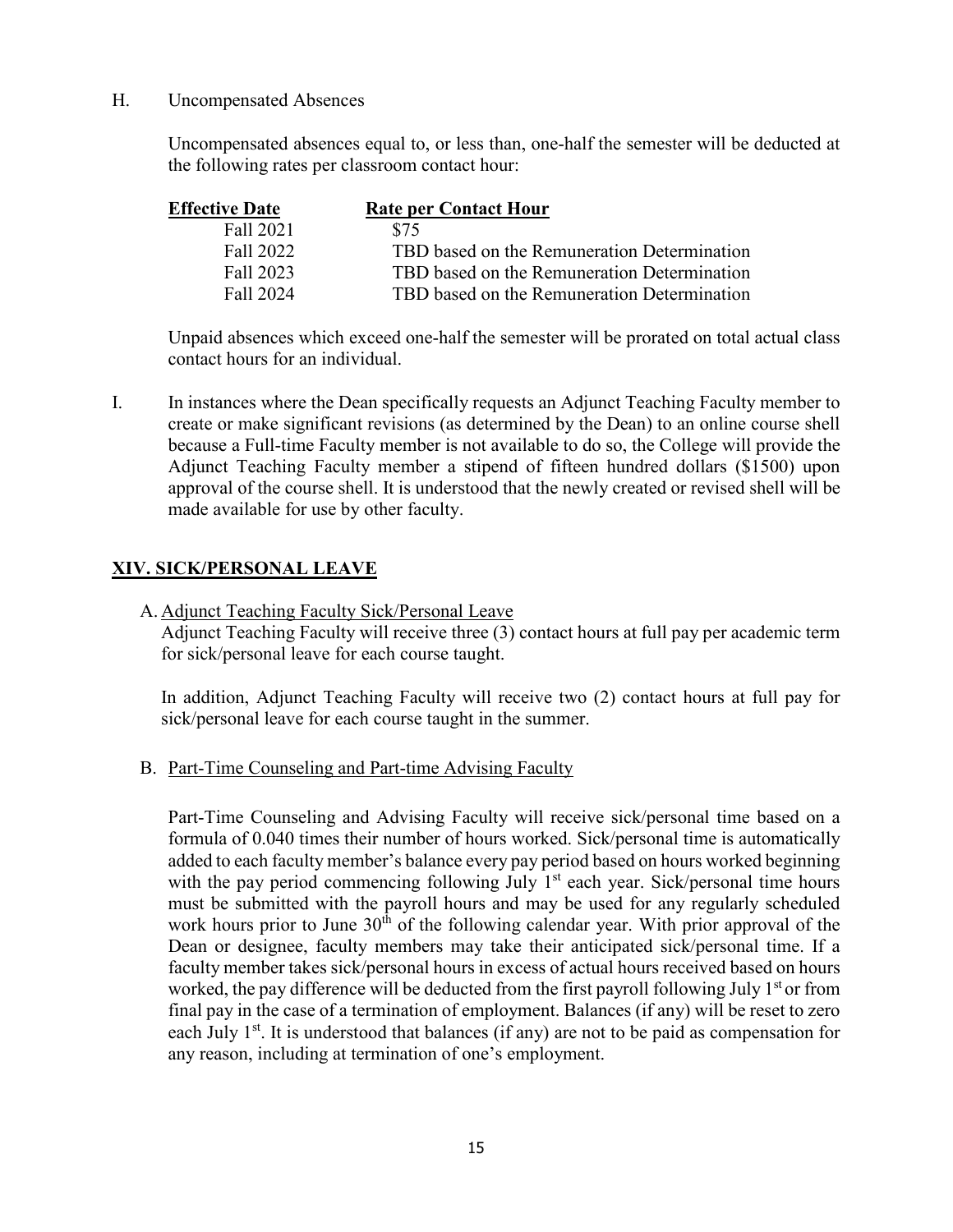## <span id="page-15-0"></span>**XV. JURY DUTY**

Adjunct Faculty receive up to two (2) absences at full pay per academic term for jury duty leave if jury duty causes the Unit member to miss assigned work. Unit members must notify the Administration at least one (1) week prior to expected Leave for Jury Duty. The unit member will notify the supervisor of jury dismissal at the earliest possible time. If the unit member receives compensation for work missed as per this paragraph, the unit member must submit any compensation received from the court for jury duty to the cashier upon receipt. The employee may keep the travel expense portion of the payment as indicated on the check stub.

# <span id="page-15-1"></span>**XVI. WELLNESS**

The College has an interest in the health of the employees and makes efforts to promote employee wellness, productivity, and good work attendance. Annually, the college has organized a "Wellness Fair" that has included a comprehensive health screening profile. This screening has been offered to benefited college employees at no cost. If the College continues to offer this screening in the same or similar fashion, CODAA members will also be allowed to participate in the wellness screen in the same way it is provided to benefited employees during the Wellness Fair.

#### **Employee Assistance Program**

If the College continues to offer an Employee Assistance Program (EAP), CODAA members will also be allowed to participate in the same way it is provided to benefited employees.

#### <span id="page-15-2"></span>**XVII. PROFESSIONAL DEVELOPMENT AND MANDATED TRAINING**

The College will make available up to sixty thousand dollars (\$60,000) per fiscal year for professional development reimbursement for CODAA members who are currently assigned to work. Professional Development funds are to be used for reimbursement of tuition, fees, conference registrations, seminars, travel for out-of-town conferences and seminars pursuant to COD travel policies, membership dues, appropriate academic periodicals/subscriptions, books, or one-half the costs for professional licenses that are required or recommended in the official hiring guidelines.

In addition, the College will allow up to one-hundred dollars (\$100) of a faculty member's Professional Development funds to be used for reimbursement of annual fees for employee membership at the Chaparral Fitness Center (currently two hundred forty dollars - \$240).

Pre-approval for any request for reimbursement is required. Requests for reimbursement must be for expenses (as listed above) that are relevant to the faculty member's assignment(s) at the College of DuPage. The College will approve or deny requests for reimbursement within ten (10) business days of receipt of requests for pre-approval by the appropriate Administrator. The CODAA member will provide appropriate documentation to support the expenditure prior to actual reimbursement. Forms will be available in Human Resources and on the College portal. No adjunct faculty member may request more than five hundred dollars (\$500) per person per year.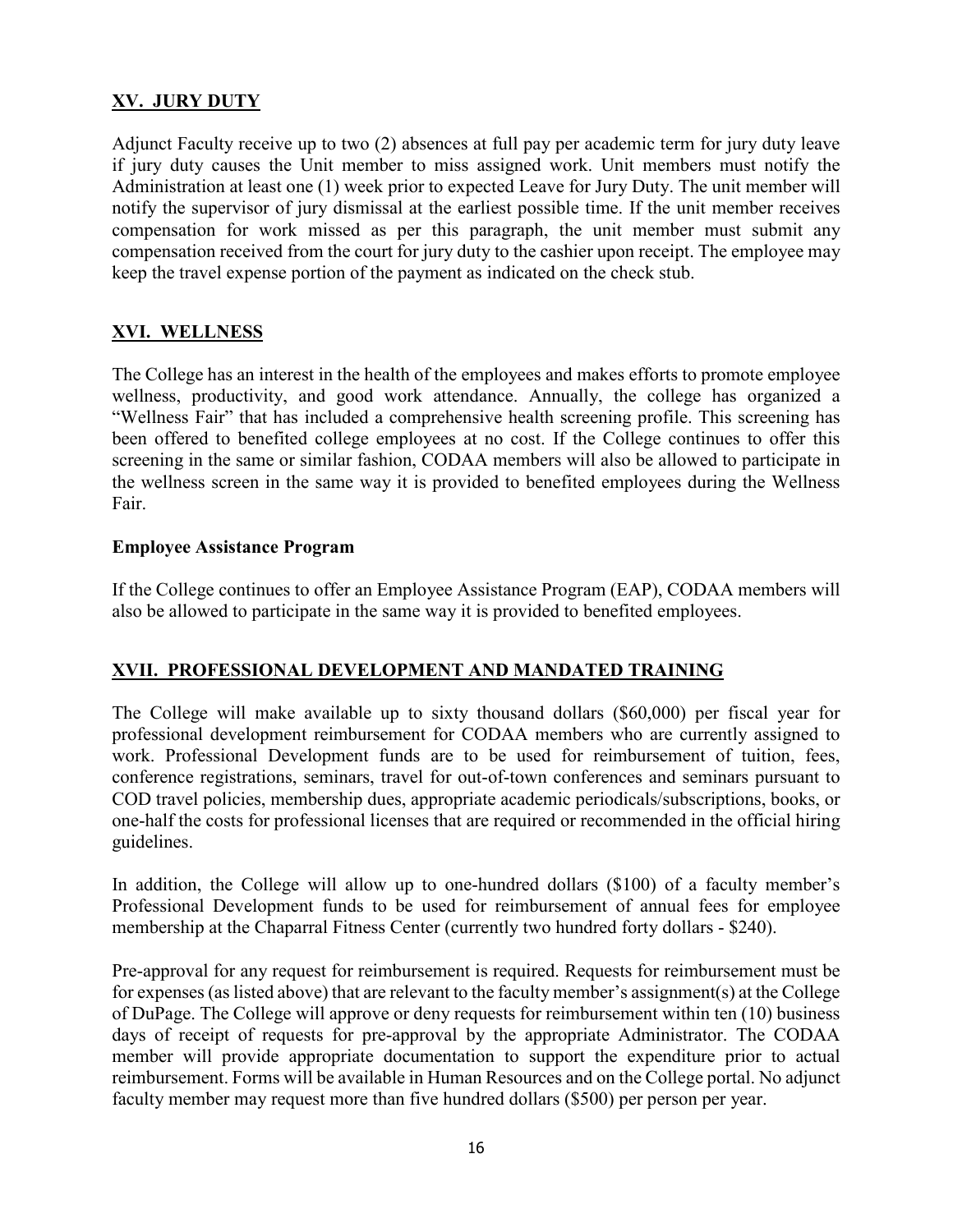The College periodically mandates the completion of College-wide training to ensure compliance with Federal, State, Board, and/or College regulations, laws, policies, or procedures. The College will communicate such training requirements in or around the month of July. Unit members will be given until November  $15<sup>th</sup>$  of that Calendar Year to complete all required training, for which they will receive a stipend of one hundred dollars (\$100) at the end of the calendar year. It is understood that failure to complete such required training by November  $15<sup>th</sup>$  will preclude the assignment of any classes for the next Calendar Year.

# <span id="page-16-0"></span>**XVIII. PARTICIPATION IN DEPARTMENT/DIVISION MEETINGS**

Adjunct faculty shall be invited to participate in the Fall and Spring In-service Division and Department meetings for the department in which they received an assignment. It is understood that participation is voluntary (not required) and is not eligible for compensation.

# <span id="page-16-1"></span>**XIX. TUITION WAIVER**

Adjunct Faculty shall be eligible to enroll themselves in two (2) classes for credit offered by the College and receive a two-thirds tuition waiver in the academic term in which they are assigned or the term immediately following. Adjunct Faculty shall be eligible to enroll their income tax dependents in two (2) classes each for credit offered by the College and receive a two-thirds tuition waiver in the academic term in which the member is assigned or the term immediately following.

The participation of such member or their income tax dependent in any course shall not permit such course to be conducted if it would otherwise be cancelled for lack of sufficient paid enrollment.

# <span id="page-16-2"></span>**XX. EVALUATION OF ADJUNCT FACULTY**

When the College develops pre- and post-observation aspects of adjunct faculty evaluations, the College will consider input from the CODAA President or designee.

# <span id="page-16-3"></span>**XXI. INTERRUPTION OF SERVICE**

During the term of this Agreement or any extension thereof, neither the Association nor any officers, agents, or Adjunct Faculty will engage in, induce, call, authorize, support, promote, condone, or participate in any strike, work stoppage, intentional withholding of services, illegal picketing, slow-down, sit-in, or other unlawful acts or actions having the effect of or exhibiting a refusal to work. The College may discipline any and all adjunct faculty who violate any of the above provisions of this Section. In addition, in the event of a violation of this Section, the Association agrees to inform its members of their obligations under this Agreement and to direct them to return to work.

During the term of this Agreement, the College will not "lockout" any Adjunct Faculty member covered by the terms of this Agreement as a result of a labor dispute with the Association.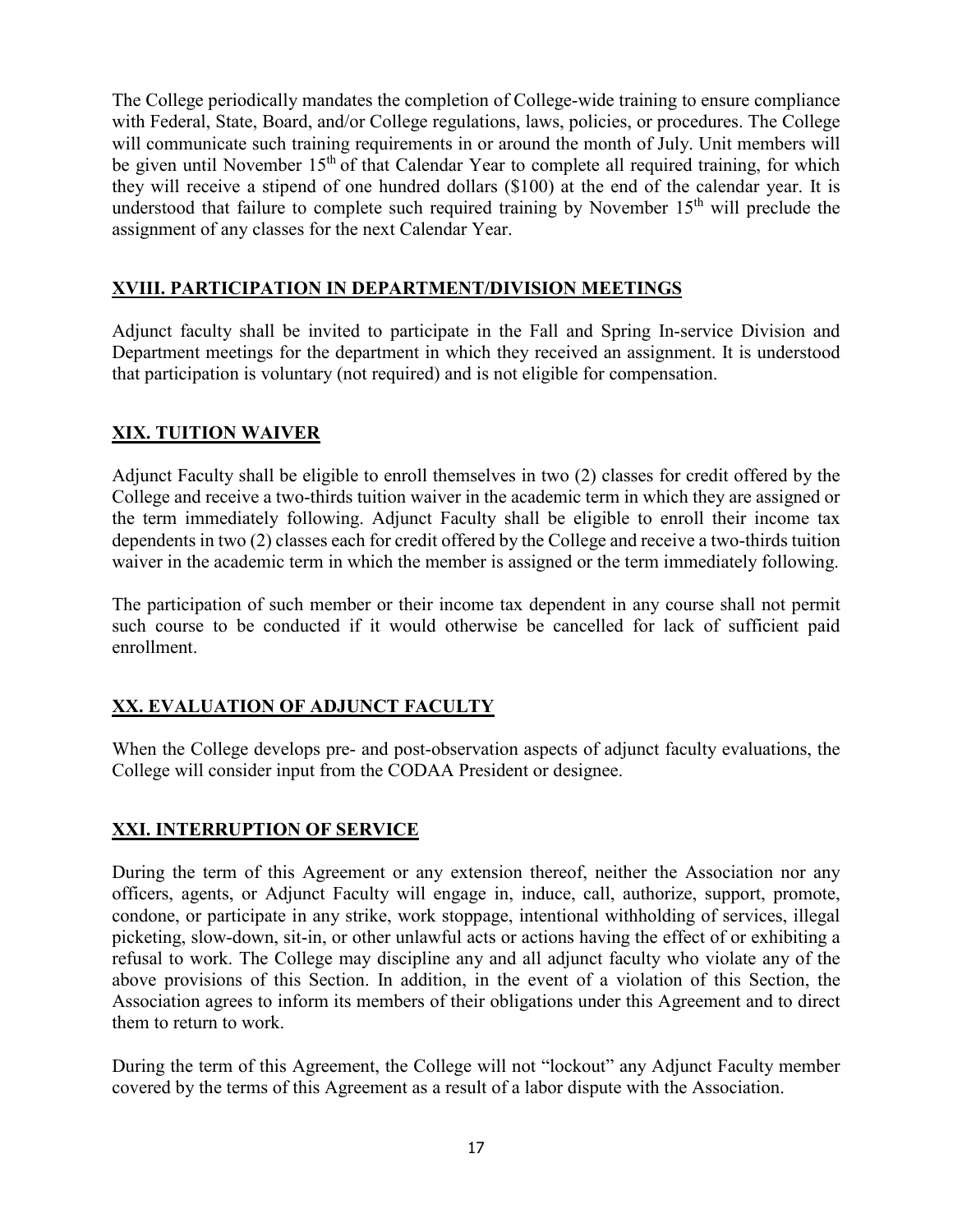# <span id="page-17-0"></span>**XXII. BINDING OBLIGATION**

The provisions of this agreement will constitute a binding obligation of the parties for the duration hereof or until changed by written, mutual consent.

# <span id="page-17-1"></span>**XXIII. FULL AGREEMENT**

This Agreement shall supersede any policies, procedures, rules, regulations, or practices of the College which are contrary to or inconsistent with the terms of this Agreement and shall constitute the entire Agreement between the parties. All Adjunct Faculty shall be made expressly subject to the terms of this Agreement. The provisions of this Agreement shall be incorporated into and be considered part of the individual Adjunct Faculty member's assignment. Except as herein provided and subject to all provisions of this Agreement, the Board reserves the right to amend its policies from time to time as deemed necessary provided that no such amendment shall directly modify or limit the salary, terms, or conditions specifically contained in this Agreement.

# <span id="page-17-2"></span>**XXIV. RESERVE CLAUSE**

The terms and conditions set forth in this Agreement represent the full and complete understanding and commitment between the Association and the College. The terms and conditions may be altered, changed, added to, deleted from, or modified only through the voluntary, mutual consent of the parties in a written amendment.

# <span id="page-17-3"></span>**XXV. SAVINGS CLAUSE**

In the event that any article, paragraph, section, or sub-section of this Agreement shall be held to be invalid and unenforceable by the Illinois Educational Labor Relations Board or any court of competent jurisdiction, or by any change in any subsequently enacted Federal or State legislation which would prohibit or nullify a section, sub-section, or portion of this Agreement, such decision or enactment shall apply only to the specific section, sub-section, or portion thereof as specified by the IELRB or Court decision or change in law, and the remaining parts or portions of this Agreement shall remain in full force and effect. In such event, the parties shall, upon the request of either party, commence good faith bargaining over possible replacement language for the invalidated section, sub-section, or portion of this Agreement.